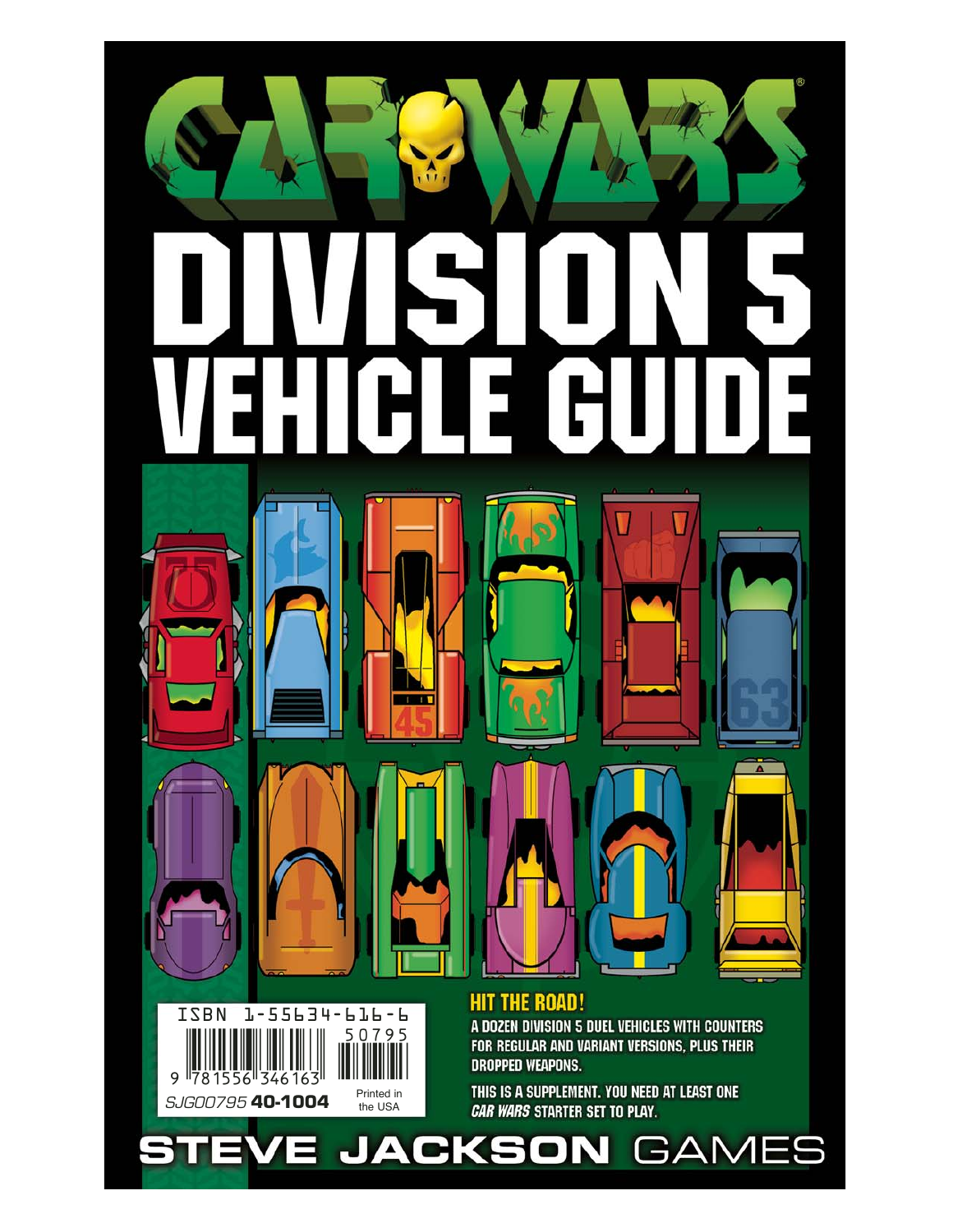# ۴ŀ BY PAUL CHAPMAN AND PHILIP REED

BASED ON CAR WARS BY CHAD IRBY AND STEVE JACKSON EDITED BY STEVE JACKSON COVER BY ALEX FERNANDEZ

BASED ON DESIGNS BY KURT HOGLUND (ASSASSIN), RC (GLADIATOR), DAVID SEARLE AND LOYD BLANKENSHIP (LO-BEAM, OMEGA 5, SPROCKET), SCOTT HARING AND JIM GOULD (MAKO, SIZZLER, SLUGGER, THRESHER), AND CHRISTOPHER BURKE (WALL STREET SPECIAL).

> THANKS TO PETER HATCH, SEAN LAMBERT, AND THE PYRAMID MESSAGE BOARDS.

| EDITOR-IN-CHIEF STEV             |            |
|----------------------------------|------------|
| <b>CREATIVE DIRECTOR PHIL</b>    |            |
| <b>MANAGING EDITOR ANDI</b>      |            |
| <b>CAR WARS LINE EDITOR PAUL</b> |            |
| ROJECT ADMINISTRATOR        MON  |            |
| <b>PRODUCTION MANAGER HEAT</b>   |            |
| <b>PAGE DESIGN ALEX</b>          |            |
| <b>PRODUCTION ALEX</b>           |            |
|                                  | HW         |
|                                  | <b>AND</b> |
|                                  |            |

**SALES MANAGER** 

E JACKSON **P** REED REW HACKARD **CHAPMAN** IQUE CHAPMAN **HER OLIVER FERNANDEZ FERNANDEZ. HER OLIVER. PHILIP REED** MONICA STEPHENS<br>ROSS JEPSON

| INTRODUCTION $\cdots$ 2   |  |  |  |
|---------------------------|--|--|--|
| AADA SCHEDULE • • • • 2   |  |  |  |
| DUELING TACTICS - - - - 3 |  |  |  |

#### VEHICLES

| <b>ASSASSIN</b>        |              |   |   | 4                       |
|------------------------|--------------|---|---|-------------------------|
| <b>CATAPULT</b>        |              |   |   | 4                       |
| <b>GLADIATOR</b>       |              |   |   | $\overline{\mathbf{z}}$ |
| <b>LO-BEAM</b>         |              |   |   | 7                       |
| <b>MAKO SR</b>         |              |   | п | 8                       |
| <b>MINI SHERMAN</b>    |              |   |   | $\overline{\mathbf{3}}$ |
| <b>OMEGA 5 -</b>       |              |   |   | $\overline{\cdots}$ 11  |
| <b>SIZZLER</b>         |              |   |   | - 11                    |
| <b>SLUGGER ·</b>       |              | × |   | $-12$                   |
| <b>SPROCKET</b>        | <b>COLOR</b> |   |   | $\cdot \cdot 12$        |
| THRESHER - - - 15      |              |   |   |                         |
| WALL STREET SPECIAL    |              |   |   | $\cdots$ 15             |
| <b>E GRAVEL PIT</b> 16 |              |   |   |                         |

*Car Wars,* AADA, and the all-seeing pyramid are registered trademarks of Steve Jackson Games Incorporated. *Division 5 Vehicle Guide, Pyramid,* and the names of all products published by Steve Jackson Games Incorporated are registered trademarks or trademarks of Steve Jackson Games Incorporated, or used under license. *Car Wars Division 5 Vehicle Guide* is copyright © 2002 by Steve Jackson Games Incorporated. All rights reserved. Printed in the USA.

THE

ISBN 1-55634-616-6 1 2 3 4 5 6 7 8 9 10

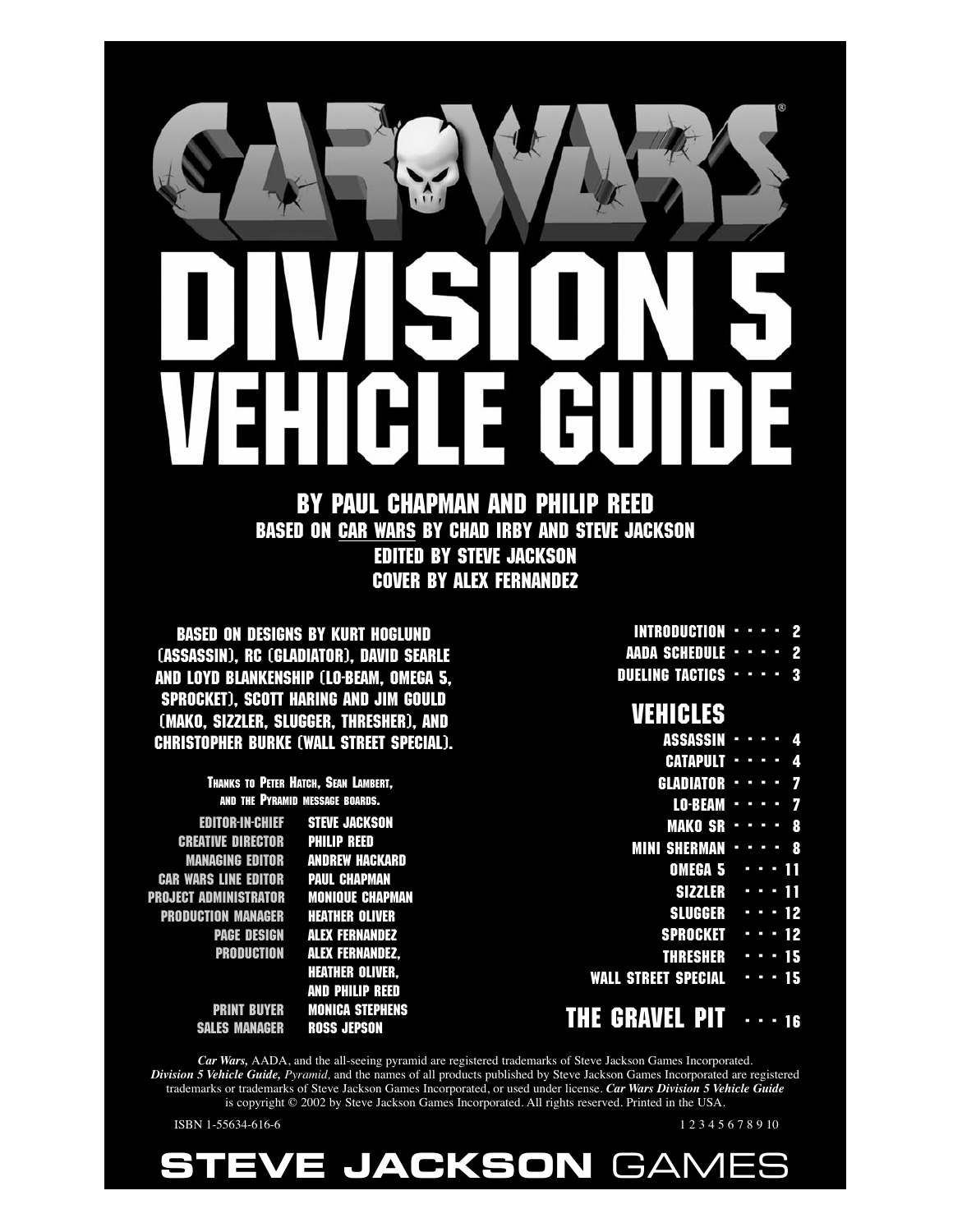

You can always use more cars! This *Division 5 Vehicle Guide* is packed with 12 new cars and a host of variants for each, giving you over 20 different vehicle designs for use in your next *Car Wars* session.

#### *How to Use This Book*

Like the *Car Wars* Starter Sets, this book is designed to be taken apart. The back cover and bound-in counter sheet include counters for all of the new vehicles in this book. The inside front cover includes two blank vehicle record sheets which may be photocopied so you can create special record sheets for the text variants included in this book.

This book describes 12 new Division 5 cars, each with a Division 5 Pro variant. Also included is a brief description of the AADA (see below), some tactics for all of you Division 5 duellists out there (see p. 3), and a sample arena (see p. 16).

#### *Autoduel Times and the Web*

Catch the latest *Car Wars* news and developments at the *Car Wars* web HQ at **[www.sjgames.com/carwars/](www.sjgames.com/car-wars)**. For even more in-depth autoduelling action, surf to **[www.autodueltimes.com](www.sjgames.com/gurps/books/autoduel)**.



The American Autoduel Association, founded in 2042, has become an umbrella organization representing and serving all segments of society "that have cause to use vehicular weapons in a legal manner." This includes everybody from the richest arena superstars and the crosscountry trucker to the freelance cycle courier.

The most visible AADA activity is the organization and operation of the sanctioned autoduelling circuit. The

#### THE ENEMIES OF MY ENEMIES . . .

You can't be one of the largest institutions in the world without developing some enemies, and the AADA has opponents aplenty. They include:

**Amazons,** a brutal cycle gang composed of man-hating women. The Amazons operate primarily in southeastern Georgia and take particular pleasure in torturing male opponents. See *Road Wolves* for more information about the Amazons.

**Anarchist Relief Front (ARF)** is the newest and most unpredictable group, by far. ARF will strike any time, any place, and for any reason that may further its cause – maintaining anarcy's hold on America. ARF has no problems with the AADA itself, unless its members are shooting at ARF members.

**Big League Unlimited Duelling (BLUD)** isn't really an organized group but more of a collection of "good ole' boys." BLUD is composed of disgruntled former AADA members who don't like the AADA's stuffy rules and regulations.

**Kill-Joys** are a crazed cycle gang living in the Alabama forests. Like most cycle gangs, they are a disorganized mob, always looking to cause as much death and destruction as possible, to everyone they encounter. For more information about the Kill-Joys, including vehicle specs, see *Road Wolves*.

AADA inspects new arenas (see p. 16 for a sample arena) for spectator safety and fairness to duellists before approving them for tournament use. Arenas already approved are periodically checked to make sure standards are kept up. The AADA also enforces vehicle design limits and other rules to ensure the fair, competitive autoduelling that fans expect. Broadcast fees from the TV network help pay for these services. AADA-sanctioned events follow a rigid

"divisional" system (see below).

It is estimated that over 60% of the adult driving population has an AADA membership card, although most of them join just for the AADA road advisories.

Although it champions the right to bear arms, the AADA does not condone the activities of outlaw gangs and extremist groups.

#### AADA BEHIND THE SCENES

The "behind-the-scenes" activities of the AADA actually take up more of the organization's time and money than running the autoduelling circuit.

The AADA employs full-time lobbyists in every national and state capital to make sure the rights of all citizens to bear vehicular arms are protected.

The AADA also provides members with up-tothe-minute reports on road conditions, gang activity, and even weather in most major cities. This service is free to members, and never further than a phone or radio call away — though if confidentiality is necessary, you'd better go in person.

The AADA publishes newsletters that keep its members apprised of the latest technological developments, offer in-depth features on new trends in duelling, and relate the exploits of fellow duellists from around the globe.